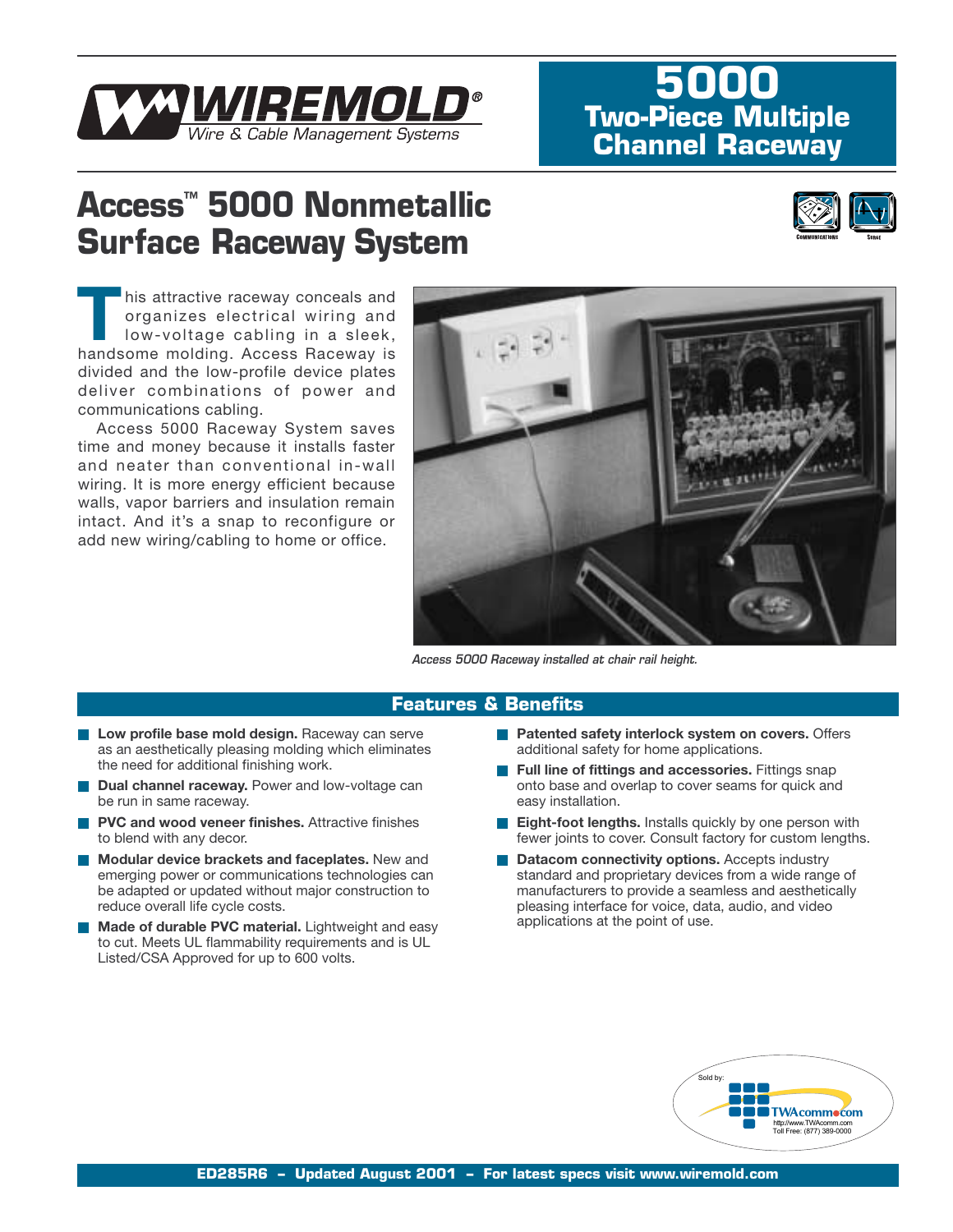## **Datacom Connectivity Options**

Now you have a wide range of options for providing datacom connectivity into Wiremold® Cable Management Systems. They are:

- **Ortronics® TracJack® and Series II Modular Connectivity Solutions**
- **Pass & Seymour Activate™ Modular Inserts**
- **Open System Communication Modules**

*Use these icons to determine connectivity options for each Wiremold System component:*

*NOTE: For more information on integrating connectivity into Wiremold Cable Management Systems contact the Wiremold Applications Engineering Team or your local Wiremold Sales Representative.*

## **Ortronics® Connectivity**

#### **TracJack® Individual Jack System**

- Front-loading, snap-in design supports future moves adds and changes
- Inserts for voice, data, audio, and video
- Available Category 3, 5e, 6, USOC 6-position, and other media
- Flat or angled 45° exit configurations
- Choice of 13 colors and color matched to Wiremold Systems
- Universal T568A/B wiring format

#### **Series II Front-Loading, Module System**

- Module design features easy snap-in front-loading design
- Linear 110 punch down format for easy termination
- Inserts for voice, data, audio, and video
- Available Category 3, 5e, 6, USOC 6-position, and other media
- Available in flat or angled 45° exit configurations
- Color matched to Wiremold Systems

#### *For detailed product selection refer to the Ortronics Catalog or visit www.ortronics.com.*

## **Pass & Seymour Network Wiring**

#### **Activate™ Series Front-Loading Inserts**

- Modular inserts for voice, data, audio and video applications
- Front-load, snap-in design
- Color and texture matched to Wiremold Systems
- Available Category 3, 5e, 6, as well as 6-position USOC
- Universal T568A/B wiring format



*For detailed product selection refer to the Pass & Seymour Network Wiring Catalog or visit www.passandseymour.com.*

## **ORT P&S**

**OPEN**

**ORT P&S OPEN**

**ORT P&S OPEN**

## **Open Connectivity Solutions**

### **Wiremold Open System Communications Modules**

- Accommodate a wide range of manufacturers' communications outlets including keystone jacks, as well as proprietary solutions from Avaya (Lucent) and NORDX
- Modules insert into a wide range of Wiremold Systems
- Pre-punched faceplates accept common communication devices



| <b>OPEN</b> | <b>OPEN</b> | <b>OPEN</b> |
|-------------|-------------|-------------|
|             |             |             |
|             |             |             |



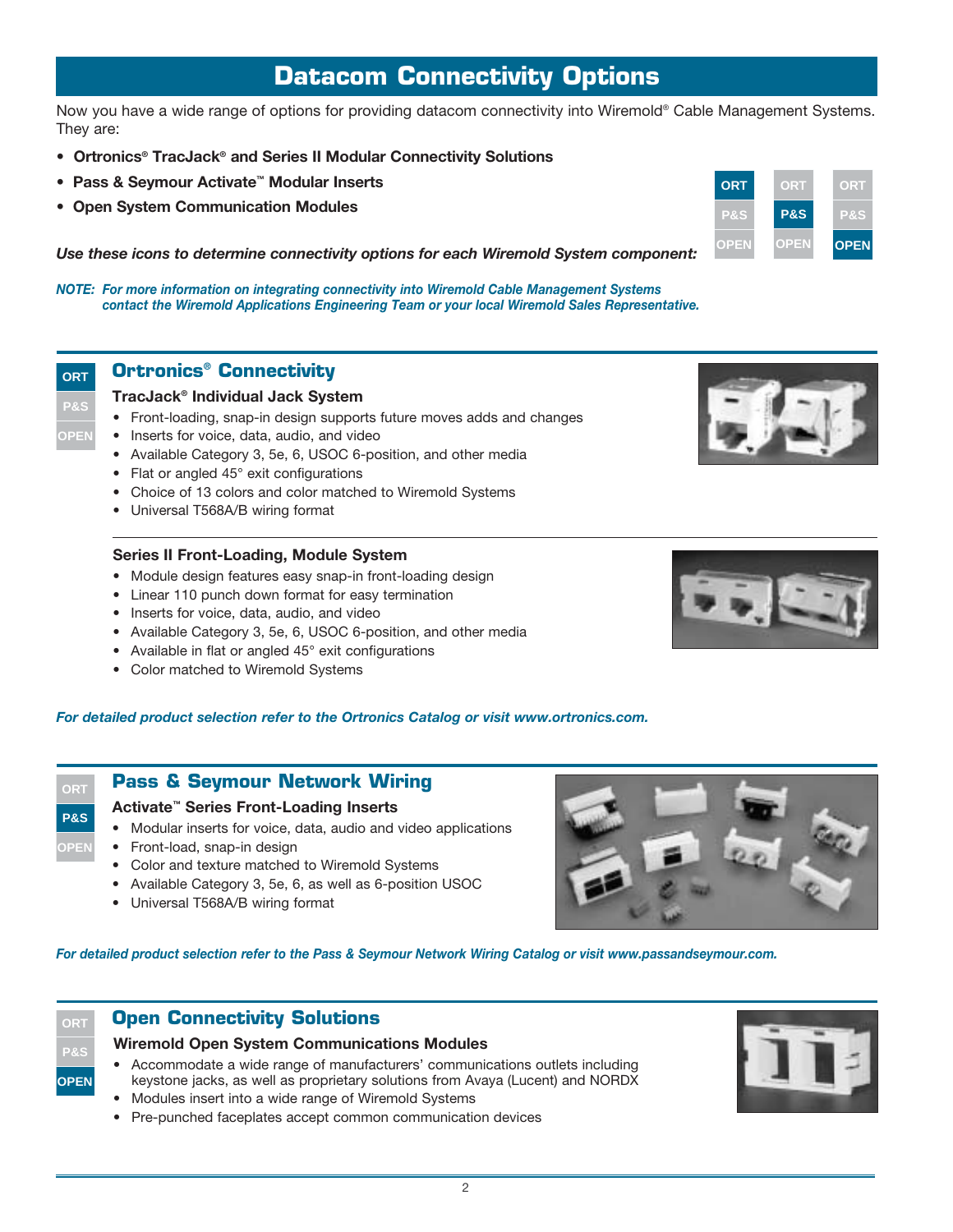

|                                                                 |                                                                                                                                                                                                                                                                     |  | <b>Access 5000 Raceway Fittings</b>                   |                                                                                                                                                                                                                    |  |  |
|-----------------------------------------------------------------|---------------------------------------------------------------------------------------------------------------------------------------------------------------------------------------------------------------------------------------------------------------------|--|-------------------------------------------------------|--------------------------------------------------------------------------------------------------------------------------------------------------------------------------------------------------------------------|--|--|
| <b>Catalog No./Item</b>                                         | <b>Description/Specifications</b>                                                                                                                                                                                                                                   |  | <b>Catalog No./Item</b>                               | <b>Description/Specifications</b>                                                                                                                                                                                  |  |  |
| 5005*<br>11/2"<br>[38mm]<br>4 7/32"<br>[107mm]                  | Low-Voltage Blank Plate -<br>Blanks entire low-voltage<br>recess in device plate.<br><b>Device Bracket - For mounting</b><br>standard devices. Snaps into<br>top section of base wherever<br>an outlet is needed.                                                   |  | 5007C-2RT*<br>9/16"<br>[14.3mm]<br>5 3/16"<br>[132mm] | Deep Device Plate - For<br><b>ORT</b><br>mounting deeper devices<br>such as Sentrex <sup>®</sup> surge<br><b>P&amp;S</b><br>protection and GFCI<br>devices and Ortronics<br><b>OPEN</b><br>communications inserts. |  |  |
| 5007                                                            |                                                                                                                                                                                                                                                                     |  | 15/16"<br>[23.8mm]                                    | • Accepts 5507 Series<br>Faceplates, Tracjack<br>and Series II Inserts.                                                                                                                                            |  |  |
| 11/8"<br>[29mm]<br>3 11/16"<br>[99mm]<br>[51mm]                 |                                                                                                                                                                                                                                                                     |  | 5001<br>2 13/16"<br>[71mm]                            | <b>Base Coupling - For aligning</b><br>base sections.                                                                                                                                                              |  |  |
| 5007C-1A*<br>9/16"<br>[14.3mm]                                  | <b>External Device Cover</b><br>ORT<br><b>Plate</b> - For mounting one<br>standard device and up to<br><b>P&amp;S</b><br>two voice/data connectors.<br>• Accepts 5507 Series                                                                                        |  | 4 9/16"<br>W<br>[116mm]                               |                                                                                                                                                                                                                    |  |  |
| 6 3/8"<br>53/16"<br>[162mm]<br>[132mm]                          | <b>OPEN</b><br>Faceplates and Pass &<br><b>Seymour Activate</b><br>Keystone Jacks and Inserts.                                                                                                                                                                      |  | 5006*<br>5 13/32"<br>[137mm]                          | <b>Cover Clip - Covers seam</b><br>between butted cover sections.                                                                                                                                                  |  |  |
| 5007C-2AB*<br>9/16"<br>[14.3mm]<br>5 3/16"<br>[132mm]<br>15/16" | Deep Device Plate -<br>ORT<br>For mounting deeper<br>devices such as Sentrex®<br><b>P&amp;S</b><br>protection and GFCI<br>devices and Pass &<br><b>OPEN</b><br>Seymour Activate<br>communications inserts.<br>• Accepts 5507 Series<br>Faceplates, 2A size Activate |  | $3/4$ <sup>11</sup><br>[19.1mm]                       |                                                                                                                                                                                                                    |  |  |

*NOTE:\*Add suffix "WH" for white finish, "BK" for black, and "GY" for gray.* ✝ *Add suffix "W" for maple finish or "OA" for oak.* 

inserts, and Open System Communication Modules.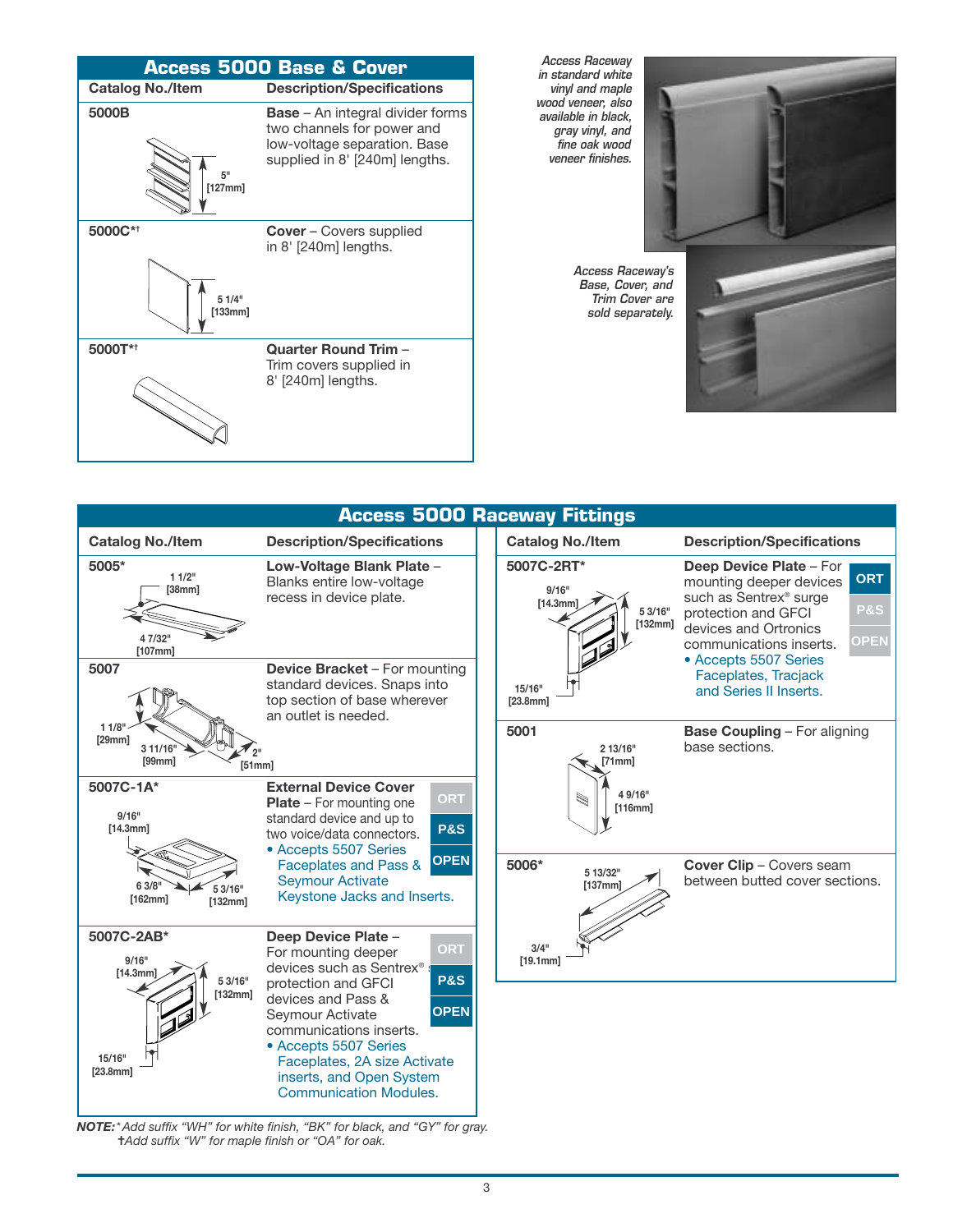

*NOTE:\*Add suffix "WH" for White Finish, "BK" for Black, and "GY" for Gray.*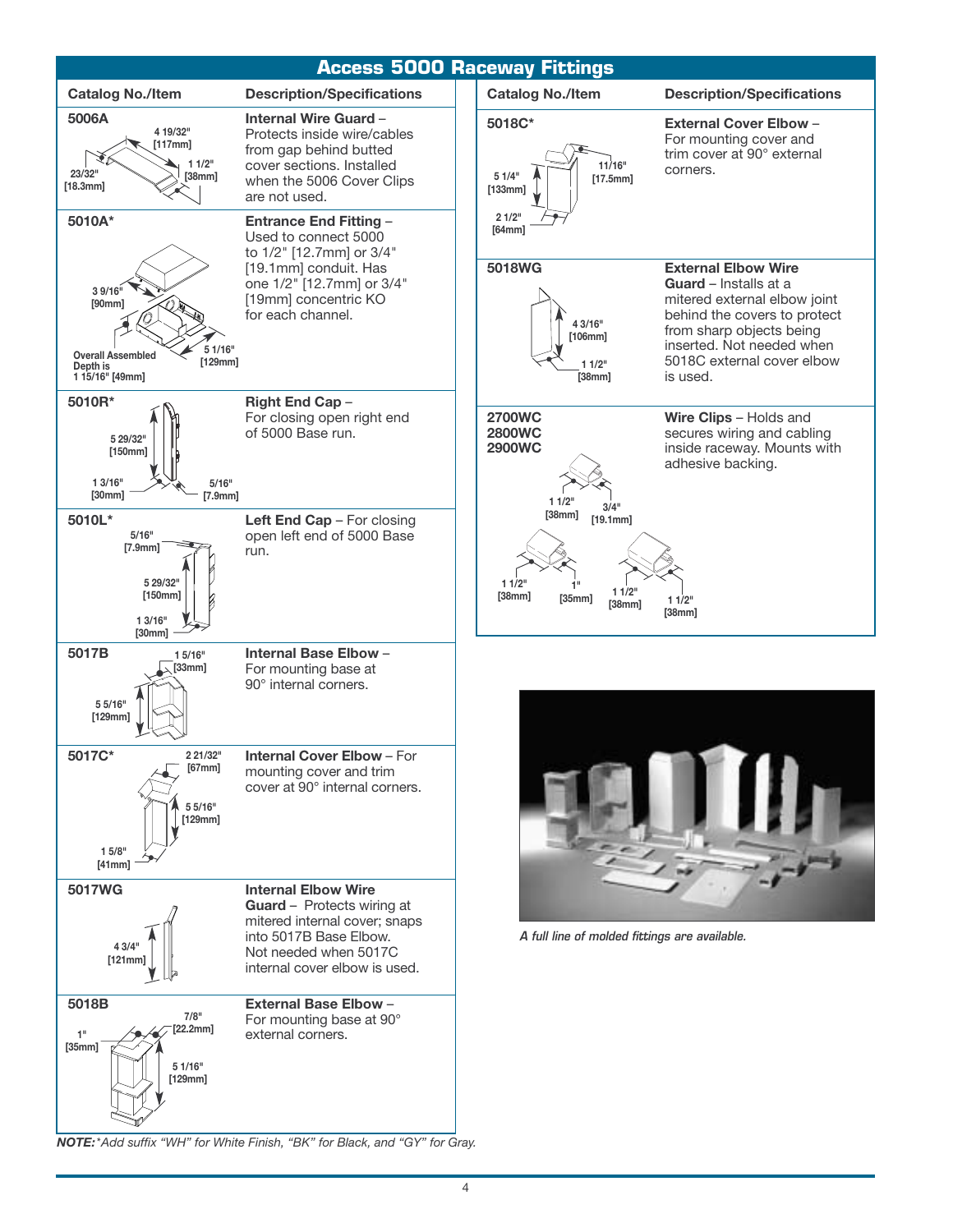| <b>Access 5000 Face Plates</b>                                                    |                                                                                                                                            |                                             |                         |                                |                                                                                                                                                         |                                             |  |  |
|-----------------------------------------------------------------------------------|--------------------------------------------------------------------------------------------------------------------------------------------|---------------------------------------------|-------------------------|--------------------------------|---------------------------------------------------------------------------------------------------------------------------------------------------------|---------------------------------------------|--|--|
| <b>Catalog No./Item</b>                                                           | <b>Description/Specifications</b>                                                                                                          |                                             | <b>Catalog No./Item</b> |                                | <b>Description/Specifications</b>                                                                                                                       |                                             |  |  |
| 55007AD<br>55007AD-G                                                              | <b>Modular Furniture</b><br>Adapter-<br>• For mounting<br>Activate modular<br>furniture bezel, and<br>other modular<br>furniture adapters. | <b>ORT</b><br><b>P&amp;S</b><br><b>OPEN</b> | 5507RJ<br>5507RJ-G      | $\Box$                         | Dual RJ11/RJ45<br><b>Connector</b><br>Faceplate -<br>• For mounting one<br>or two RJ type<br>connectors - has<br>one opening and a<br>KO for the other. | <b>ORT</b><br><b>P&amp;S</b><br><b>OPEN</b> |  |  |
| 5507B<br>5507B-G                                                                  | <b>Blank Faceplate - For</b><br>covering unused<br>compartments in the<br>device bracket.                                                  |                                             | 5507RJI<br>5507RJI-G    |                                | RJ11/RJ45 and<br>IBM Faceplate -<br>• For mounting<br>one RJ and<br>one IBM type                                                                        | ORT<br><b>P&amp;S</b>                       |  |  |
| 5507D<br>5507D-G                                                                  | Duplex Faceplate -<br>For covering duplex<br>style devices.<br>• Accepts 106 Frame.                                                        | ORT<br>P&S                                  | 5507SW<br>5507SW-G      | $\mathcal{O}$                  | connector.<br>Switch Faceplate -<br>For covering standard                                                                                               | <b>OPEN</b>                                 |  |  |
| 5507R<br>5507R-G                                                                  | Rectangular Faceplate -<br>For covering rectangular                                                                                        | <b>OPEN</b>                                 | 5507T1                  | $\mathcal{L}$<br>$\mathcal{O}$ | toggle switches.<br><b>Single Receptacle</b>                                                                                                            |                                             |  |  |
| 5507FRJ                                                                           | style devices.<br><b>Flush Dual RJ11/</b>                                                                                                  | ORT                                         | 5507T1-G                | $\Omega$                       | Faceplate - For<br>covering single<br>receptacles - 1.59"<br>[40mm] diameter.                                                                           |                                             |  |  |
| 5507FRJ-G<br>$\mathbb{Z}$<br>$\beta$                                              | RJ45 Faceplate -<br>• For flush mounting<br>one or two RJ type<br>connectors - has<br>one opening and a<br>KO for the other.               | <b>P&amp;S</b><br><b>OPEN</b>               | 5507T2<br>5507T2-G      | ο                              | <b>Single Receptacle</b><br><b>Faceplate - For covering</b><br>single receptacles -<br>1.41" [35mm] diameter.                                           |                                             |  |  |
| <b>NOTE:</b> All faceplates are $4 \frac{1}{4}$ x $1 \frac{7}{8}$ [108mm x 47mm]. |                                                                                                                                            |                                             | 55072S2                 |                                | <b>Ortronics<sup>®</sup></b><br>Faceplate - For<br>mounting Ortronics<br>datacom inserts.<br>• Accepts two                                              | <b>ORT</b><br><b>P&amp;S</b>                |  |  |



*Adding or relocating an outlet is easy with Access 5000 Raceway. Wire clips support cables without obstructing access to wiring.*

Series II Devices.

**OPEN**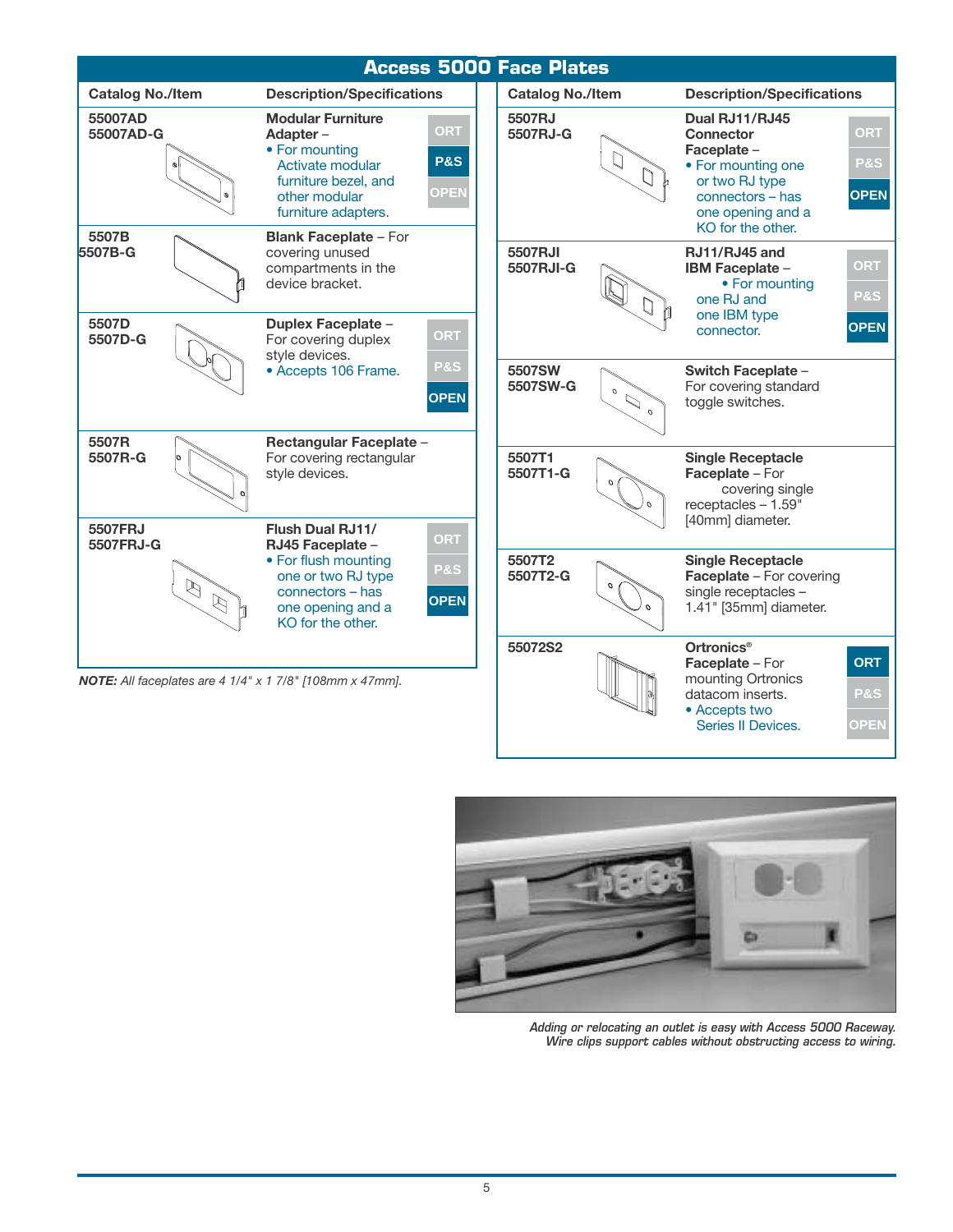|                                          | ACCESS 5000 RACEWAY WIRE CAPACITIES FOR POWER/TOP COMPARTMENT              |                                  |                           |                                 |                                       |                                  |                                   |                  | <b>Without Device Plate</b> |                 |
|------------------------------------------|----------------------------------------------------------------------------|----------------------------------|---------------------------|---------------------------------|---------------------------------------|----------------------------------|-----------------------------------|------------------|-----------------------------|-----------------|
|                                          | <b>WIRE SIZE</b><br>THHN, THWN<br>10 AWG<br>12<br>12 AWG<br>20             |                                  |                           |                                 |                                       |                                  | .96"<br>[24mm]                    |                  |                             |                 |
|                                          | 14 AWG<br>ACCESS 5000 RACEWAY CABLE FILL CAPACITIES FOR DATA/COMMUNICATION |                                  |                           | 24                              |                                       |                                  |                                   |                  |                             | .74"<br>[19mm]  |
|                                          | <b>CABLE/WIRE SIZE</b>                                                     | <b>Inches</b>                    | O.D.<br>[mm]              | <b>20% Fill</b>                 | <b>Bottom Compartment</b><br>40% Fill | <b>20% Fill</b>                  | <b>Top Compartment</b><br>40%Fill |                  |                             |                 |
| <b>UNSHIELDED</b><br><b>TWISTED PAIR</b> | 4-pair, 24 AWG Cat 5 UTP<br>4-pair, 24 AWG Cat 3 UTP                       | 0.220<br>0.190                   | 5.5<br>4.8                | 7<br>9                          | 14<br>19                              | 10<br>13                         | 20<br>27                          |                  |                             |                 |
| <b>TELEPHONE</b>                         | 2-pair, 24 AWG<br>3-pair, 24 AWG<br>4-pair, 24 AWG<br>25-pair, 24 AWG      | 0.140<br>0.150<br>0.190<br>0.410 | 3.5<br>3.8<br>4.8<br>10.3 | 18<br>15<br>9<br>$\overline{2}$ | 36<br>31<br>19<br>$\overline{4}$      | 25<br>21<br>13<br>$\overline{2}$ | 50<br>43<br>27<br>5               | 5.78"<br>[147mm] |                             | 2.77"<br>[70mm] |
| COAXIAL                                  | <b>RG58/U</b><br><b>RG59/U</b><br><b>RG62/U</b><br>RG6/U                   | 0.195<br>0.242<br>0.242<br>0.270 | 4.7<br>6.1<br>6.1<br>6.8  | 9<br>6<br>6<br>$\overline{4}$   | 18<br>12<br>12<br>9                   | 13<br>8<br>8<br>6                | 26<br>16<br>16<br>13              | 5.14"<br>[131mm] |                             | ľ1              |
| <b>TWINAXIAL</b>                         | 100 Ohm                                                                    | 0.330                            | 8.3                       | 3                               | 6                                     | 4                                | 9                                 |                  |                             |                 |
| <b>SHIELDED</b><br><b>TWISTED PAIR</b>   | TYPE 1<br>TYPE <sub>2</sub><br>TYPE 3                                      | 0.390<br>0.465<br>0.245          | 9.8<br>11.6<br>6.1        | $\overline{c}$<br>5             | Δ<br>3<br>11                          | 3<br>$\overline{2}$<br>8         | 6<br>$\overline{4}$<br>16         |                  |                             | 2.01"<br>[51mm] |
| <b>FIBER OPTIC</b>                       | Two Strand (Duplex)<br>Multimode, 62.5/125 "um                             | 0.19                             | 4.8                       | 9                               | 19                                    | 13                               | 27                                |                  | W<br>n.                     |                 |



*\* 20% cable fill is calculated to approximate reduction in cable capacity due to connectors mounted within raceway and fittings that may restrict cross sectional area.*

*\*\* 40% cable fill is the maximum designed cable fill based on a proposal revision to TIA/EIA-569-A.*



*NOTE: Illustration is for showing product applications only.*